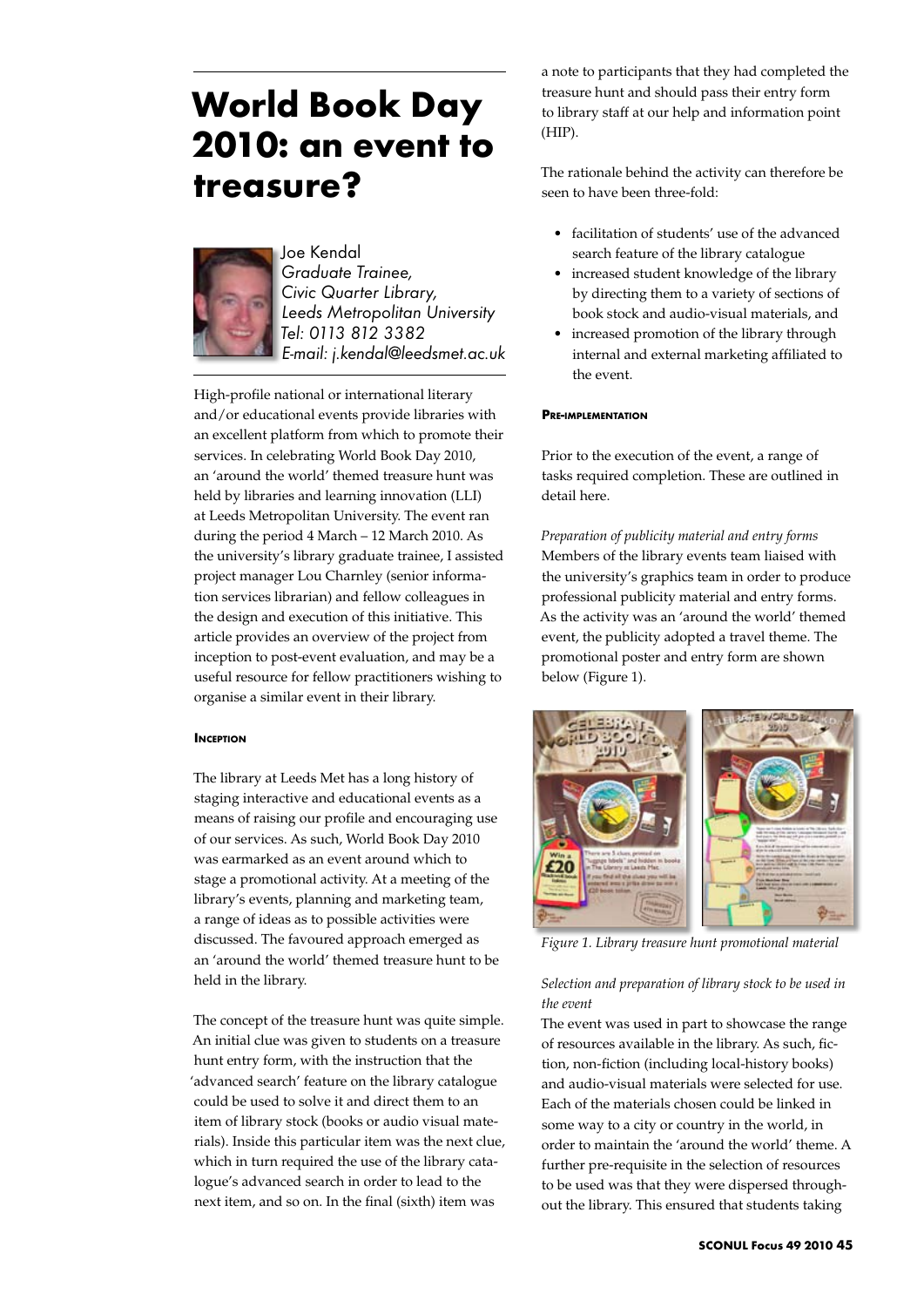part were directed to a variety of stock locations within the library.

The above process was complicated by the fact that Leeds Met operates libraries at both the city centre (Civic Quarter) and Headingley campuses. The event was executed at both sites, so some manipulation of the stock – such as relocating books from one library site to another and updating the library catalogue – was necessary.

In order to help participants, the items used in the event were decorated with luggage labels and tags. Thus it was explicit to students when they had located the correct item on the shelf. As a contingency, old blank VHS cases were also decorated in order that they could be used as substitutes should original items have been moved or hidden.

### *Development of clues allied to treasure hunt*

Having identified the stock to be used in the event, the next step was to devise the clues to be used in their identification. The clues and materials used are shown in Figure 2.

search feature on the library catalogue returned the correct items when using the search prompts.

Promotion of the event to colleagues and students The event was publicised to colleagues through a number of communication channels. A group e-mail was sent to all colleagues informing them of the activity and outlining how the event was to be co-ordinated and implemented. Contact details of organising staff were provided in case colleagues had any questions or queries in relation to the treasure hunt. The activity was also advertised in the weekly LLI staff bulletin in the run-up to the event, and more informally through one-toone conversations between colleagues.

From a student perspective, the event was advertised on the front page of Leeds Metropolitan University's website, on the library's own website and via posters and publicity within the library itself. Updates on the library's Facebook and Twitter pages also provided publicity. The prize for the winning entrant was a £20 book token for a local book shop, and this was central to the publicity drive.

| Clue                                                                                                                           | <b>Material title</b>                                                                                                      | Author(s)                    | <b>Material type</b> |
|--------------------------------------------------------------------------------------------------------------------------------|----------------------------------------------------------------------------------------------------------------------------|------------------------------|----------------------|
| Start your quest close to<br>home with a <b>celebration</b> of<br>Leeds. What Joy!                                             | A celebration of Leeds: people,<br>places, pictures and memories<br>to mark the 800th anniversary of<br>Leeds city charter | John Morgan and<br>David Joy | Non-fiction book     |
| Are you Tough Enough<br>to Buck up and find this<br>German film?                                                               | Tough enough                                                                                                               | Detley Buck<br>(Director)    | DVD feature film     |
| Go for a Long Walk to find<br>your next clue. Here's a hint<br>it's not on a column.                                           | Long walk to freedom: the auto-<br>biography of Nelson Mandela                                                             | Nelson Mandela               | Non-fiction book     |
| For Sterling work, we're<br>sending you on a <b>Passage</b> to<br>this country.                                                | A passage to India                                                                                                         | E.M. Forster                 | Fiction book         |
| Now you're really getting in<br>the Groove. Strike Early for<br>this one!                                                      | One nation under a groove:<br>Motown and American culture                                                                  | Gerald Early                 | Non-fiction book     |
| <b>Beckett Park or City centre?</b><br>Either way you'll make it<br>back to <b>Leeds</b> in less than 100<br>years. Well done! | City of Leeds Training College:<br>continuity and change 1907-2007                                                         | Lori Beckett                 | Non-fiction book     |

*Figure 2. Clues and materials used in library treasure hunt*

As is apparent from the table, bold text was used to illustrate which elements of the clue should be used in the advanced search feature of the library catalogue. The clues were piloted on colleagues within the library to ensure that (a) they made sense and were 'solvable', and (b) the advanced

#### **IMPLEMENTATION**

Catalogue PCs were decorated with flags and luggage labels for the duration of the event in order to provide further publicity. Materials used as part of the treasure hunt were placed on the shelves at 8am on 4 March and removed at